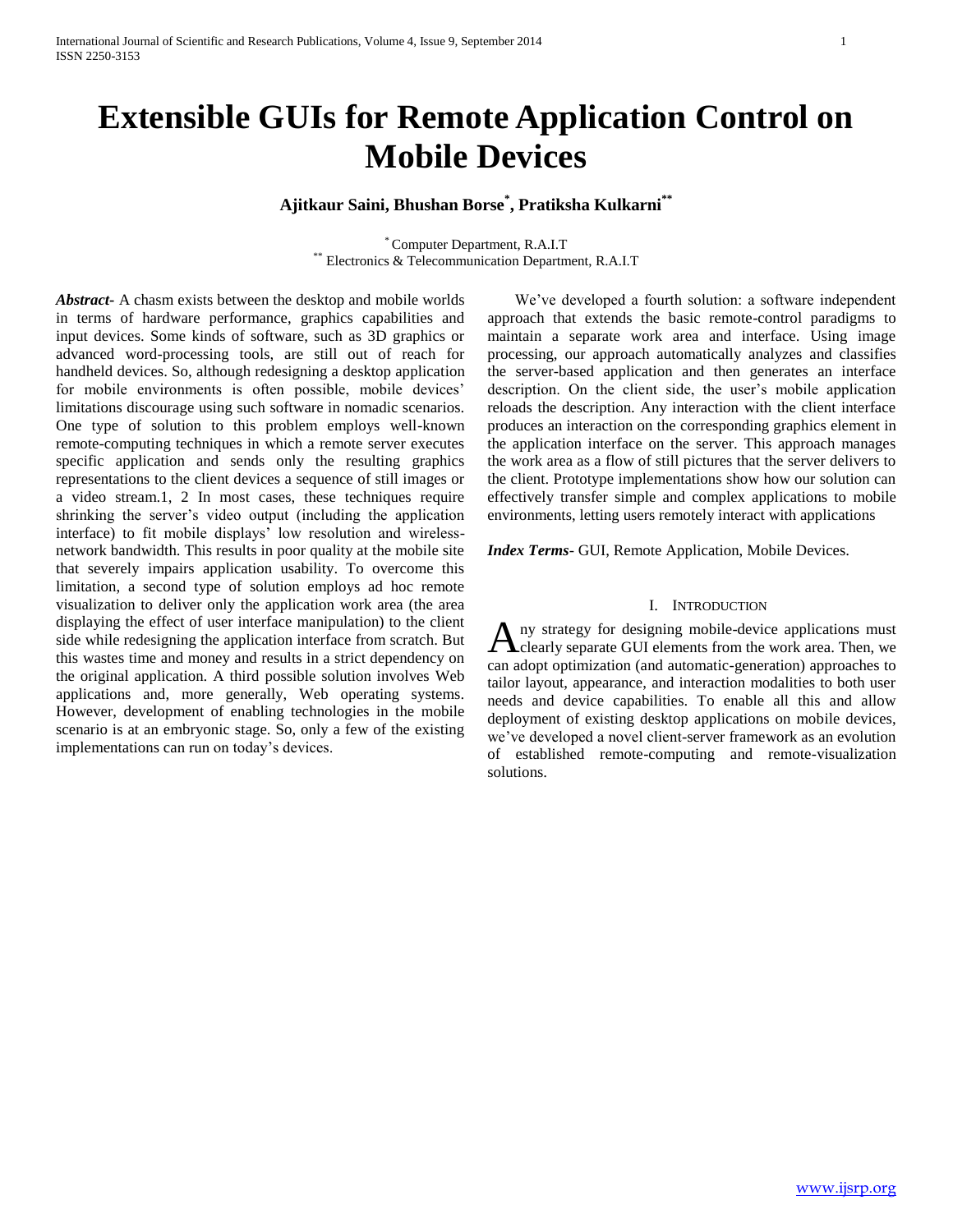

**Figure 1. An overview of the architecture for extending GUIs to mobile devices.**

 The four main elements—the GUI parser, classifier, descriptor and broker modules—reside on the server.

 Figure 1 shows the overall architecture. On the server side, the GUI parser analyzes the interface of an application running on the same machine by simulating mouse movements and clicks. It can identify the image elements belonging to the graphical lexicon that were used to build the application.

 The GUI classifier then places each element in a specific category (for example, menus, buttons, check boxes, and work areas). The GUI classifier can also disclose element relations with the surrounding context. For example, it might classify an element as a combo box item because that element is in an image that appears only when the user presses the combo box's dropdown arrow.

 When this classification is complete, the category, location, size and container are known for all GUI elements. The GUI descriptor converts this information into a User Interface Description Language (UIDL) file containing the whole interface's description. A mobile application connects to the GUI broker and requests access to an application. The GUI broker sends the UIDL description to the client and launches the requested application on the server.

 The mobile application parses the description file and presents to the user all the constituent elements, which the user can rearrange to create a personalized GUI. The GUI broker converts user generated events into suitable mouse and keyboard events to insert into the OS event queue. Finally, the GUI broker

transmits images representing work area updates to the mobile device, giving the user the impression of a local interaction.

### II. GUI ELEMENTS

 Using trivial edge detection and pattern-matching techniques, we can discover a white background text area, a radio button group with characteristic circular icons, or a bounding box. However, analyzing the user interface to produce a functional description to reuse in application development takes more than just image processing. For more complex elements such as menus and combo boxes, we must investigate in depth their behavior with respect to user interaction. Moreover, a main goal of designing the GUI parser was to achieve a high portability across various platforms. This will help develop an infrastructure that can work with different OSs with different GUI styles.

 One aspect common to almost all window based operating systems is highlighting. When the mouse moves over an interface element, this element is highlighted; that is, it becomes brighter, is bounded with a colored box, or becomes 3D. Independent of the specific highlighting technique, this effect helps focus user attention on that element. Even more important, thanks to this behavior, the system signals any user interface element's presence and position. This lets the user interface participate in element identification (and classification), thus easing the GUI parser's job. For example, clicking on a highlighted box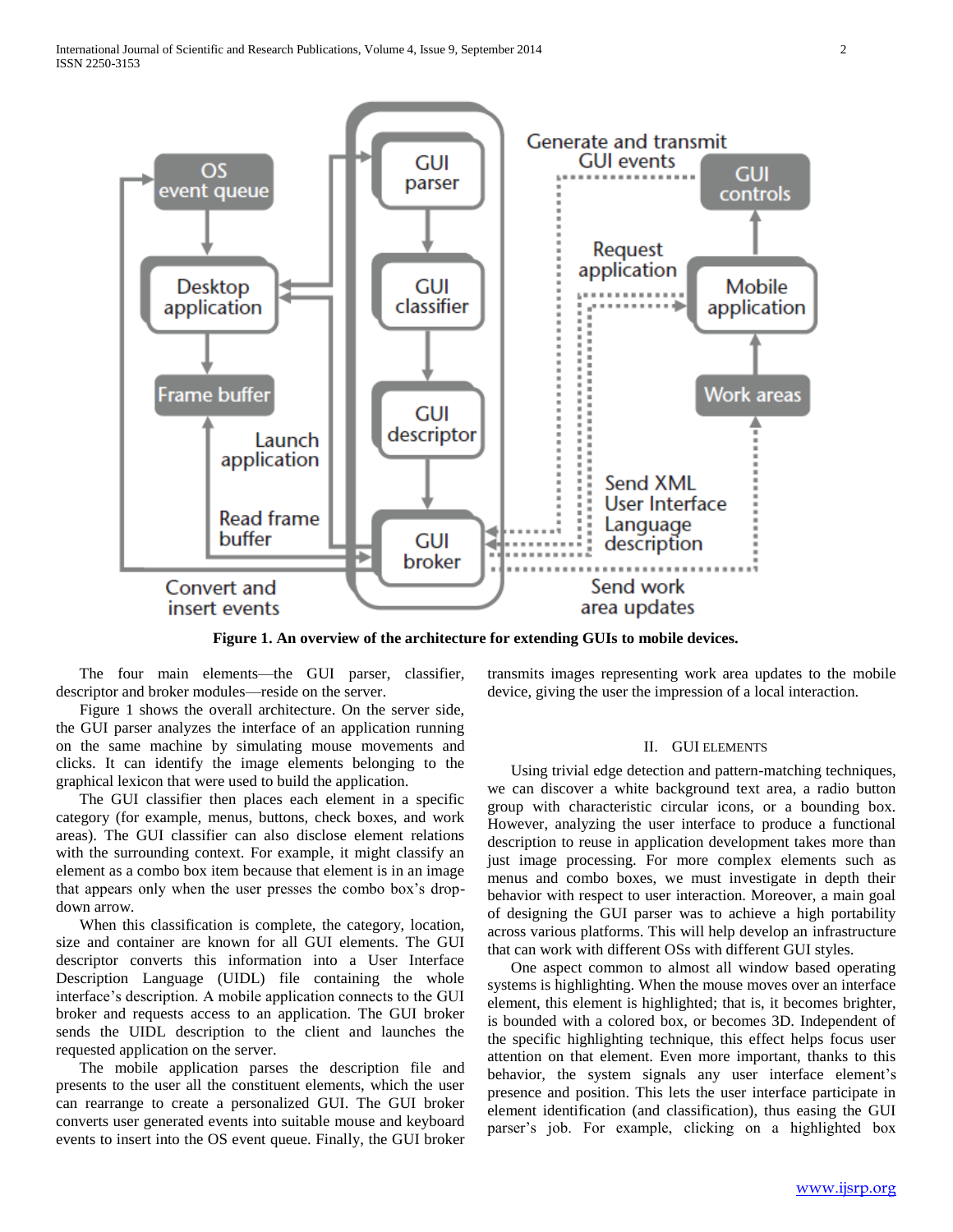containing some text could open a drop-down list, signifying that this element is probably a menu.

 So, for the GUI parser to locate GUI elements, we obtain from the frame buffer the graphical representation of the user interface before and after element highlighting. Then, we simply

compute the difference (that is, the XOR) between them to get the element's position. The resulting image's pixels are all black except those corresponding to the element region, because the difference represents the highlighting itself.



**Figure 2. For the MS Windows Calculator (a) Highlighting effect over a menu and**

## **(b) Corresponding difference image. Computing the difference image lets us determine interface elements' location and size**

 A simple algorithm identifying the non-black region's boundaries gives the element's exact location and size (see Figure 2).This algorithm assumes that highlighted and nonhighlighted representations of the user interface for a specific element are available. However, this requires prior knowledge of element position Moreover we need to instruct the system to take a snapshot of the user interface before and after positioning the mouse over the selected element.

 Because we aimed to design an automatic tool for interface description, we had to integrate this algorithm into a programmable logic to produce highlighting when needed. We

achieved this through an ad hoc algorithm that interacts with the OS's native event queue and mimics mouse movements and mouse clicks through specific system calls. This algorithm has two phases. The first identifies the interface's basic elements, including buttons; check boxes, text fields, radio buttons, and sliders. This phase moves the mouse using discrete steps from the interface's upper left corner to the bottom right corner over imaginary horizontal lines. We compute the difference images and identify the elements' location and size. Figure 3 shows this phase's results for the Blender (www.blender.org) 3D modeling tool.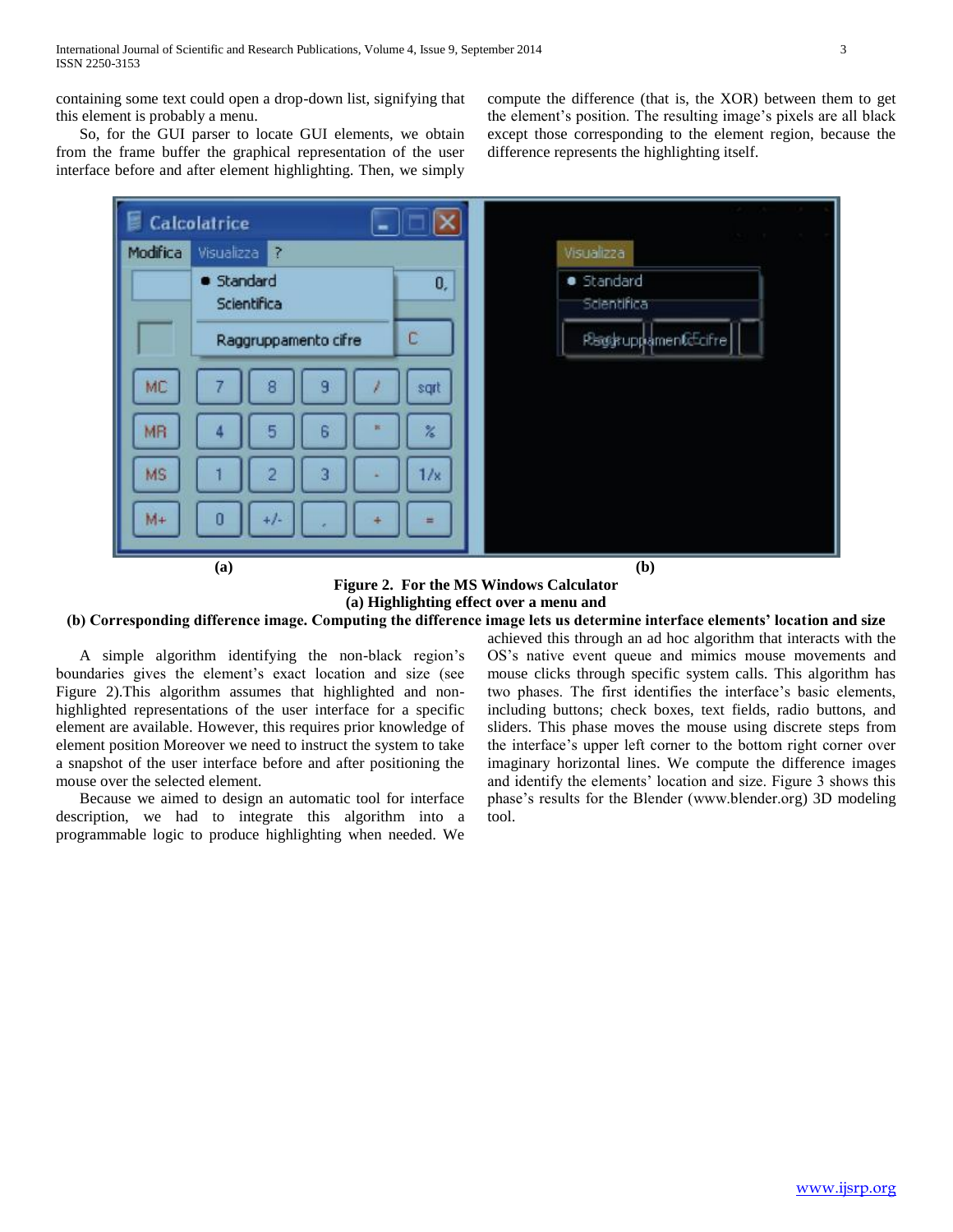

**Figure 3.Results from the GUI parser for the Blender 3D modeling tool.**

The parser has identified elements of the user interface

 Some elements identified in the first phase undergo another processing. This second phase correctly identifies menus and combo boxes that don't appear until the mouse interacts with them. In this case, the logic moves the mouse over the various elements and simulates a mouse click, simultaneously collecting the highlighted representation. An ad hoc algorithm processes the difference image and retrieves required information including submenus, icons and hot keys.

 To speed up the process, we created wizards that let users specify interface regions. With the wizards, users can also analyze and select the application work area. For example, in a common WYSIWYG (What You See Is What You Get) wordprocessing application such as Microsoft Word, the work area is the white page in which the user types. In a 3D modeler, it will probably be the various model views (that is, top, front, side, and camera).



**Figure 4. Results from the GUI classifier for MS Word.**

 Different colors indicate different categories of graphics elements that the classifier has identified.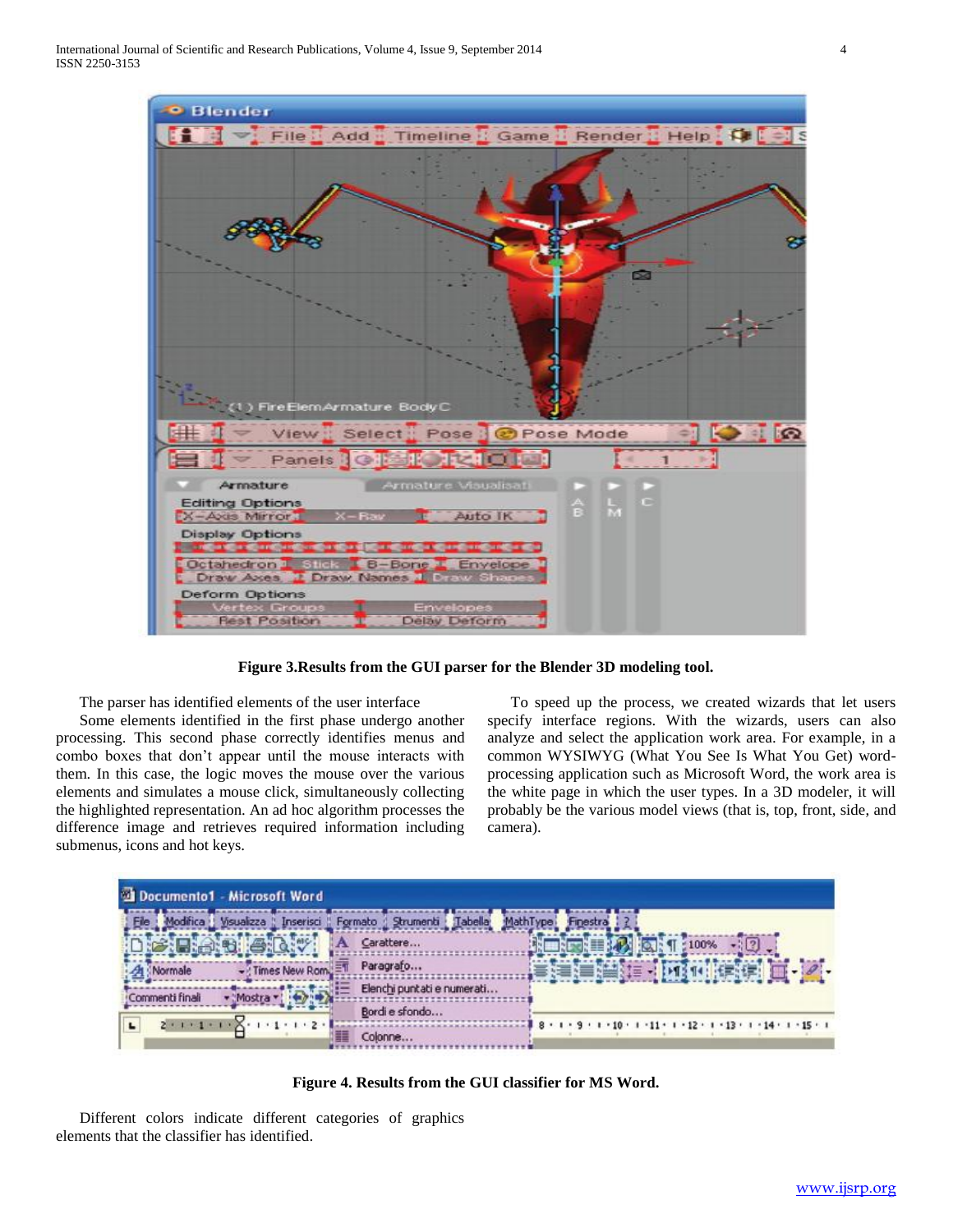### III. CLASSIFYING GUI ELEMENTS

 Given the variety of styles and the existence of nonstandard graphics building blocks in existing GUIs, designing a classification algorithm using traditional pattern recognition techniques is extremely difficult. Image resolution and contrast, which in some cases could be very low, further complicate this task.

 To address this problem, we developed two ad hoc algorithms. The first segments the image representing a GUI element into its sub blocks. It analyzes the image from left to right; extracts information concerning each sub blocks width and content, and stores that information for later use. Opticalcharacter-recognition (OCR) techniques recognize text in the element's bounding box.

 The second algorithm works on the sub blocks, exploiting pattern-matching techniques (specific for each GUI element) to check for characteristic shapes and attributes. Then it assigns the element to a category. The parameters that control algorithm

behavior include the number of sub blocks, existence of icons, distance between sub blocks, presence of characteristic shapes (for example, arrows), and number of text characters. Figure 4 shows the results for MS Word.

 We designed this process to be as general as possible to adapt to various user interface styles. However, the patternrecognition-based techniques only demonstrate the overall architecture's feasibility and aren't comprehensive. Nevertheless, as the following sections show, our current method works well enough to let us reuse complex existing applications on mobile devices.

### IV. GENERATING THE GUI DESCRIPTION

 To generate a reusable description of the interface, the GUI descriptor uses XUL (XML User Interface



**Figure 5**. The Pocket PC remote-control application on a Dell Axim x50v PDA: (a)A hierarchical tree view keeps track of the native GUI structure. (b) Elements from the XUL description of the Blender interface have been placed into a tab panel.

(c) This display shows other elements of possible interest to a user.

 Language). With XUL, the programmer specifies what the interface must include, not how it must be displayed. This separates the application's look and feel from its control logic. A predefined set of structured basic elements characterized by a predefined set of attributes extended by the user describes the interface. Basic elements can be nested to create complex controls found in GUIs. The main XUL elements allow the description of windows, buttons, menus, combo boxes, scroll bars, checkboxes, radio buttons, text fields, labels, and images (the complete XUL documentation is at www.mozilla.org/projects/xul).Despite XUL's expressiveness, it can't natively record the necessary information related to remote visualization and control. So, no XUL tag exists for describing the work area or the address of the server running the GUI broker. Moreover, XUL doesn't provide specific tags for all the

elements used in modern interfaces. To overcome these limitations, we extended XUL. Specifically; we added a server tag to record the connection parameters for configuring the remote control session. We also defined work area and slider graphics tags. Finally, we inserted an attribute in the button tag to distinguish between normal buttons and push buttons.

#### V. GENERATING THE GUI AND PROVIDING REMOTE INTERACTION

 The GUI descriptor saves the generated GUI description into an XUL file. Remote users can access the file when they need to use a portable version of a desktop application. For this, we've developed a remote-control application for a Pocket PC PDA, using Microsoft C#.net, and for Java-enabled mobile phones,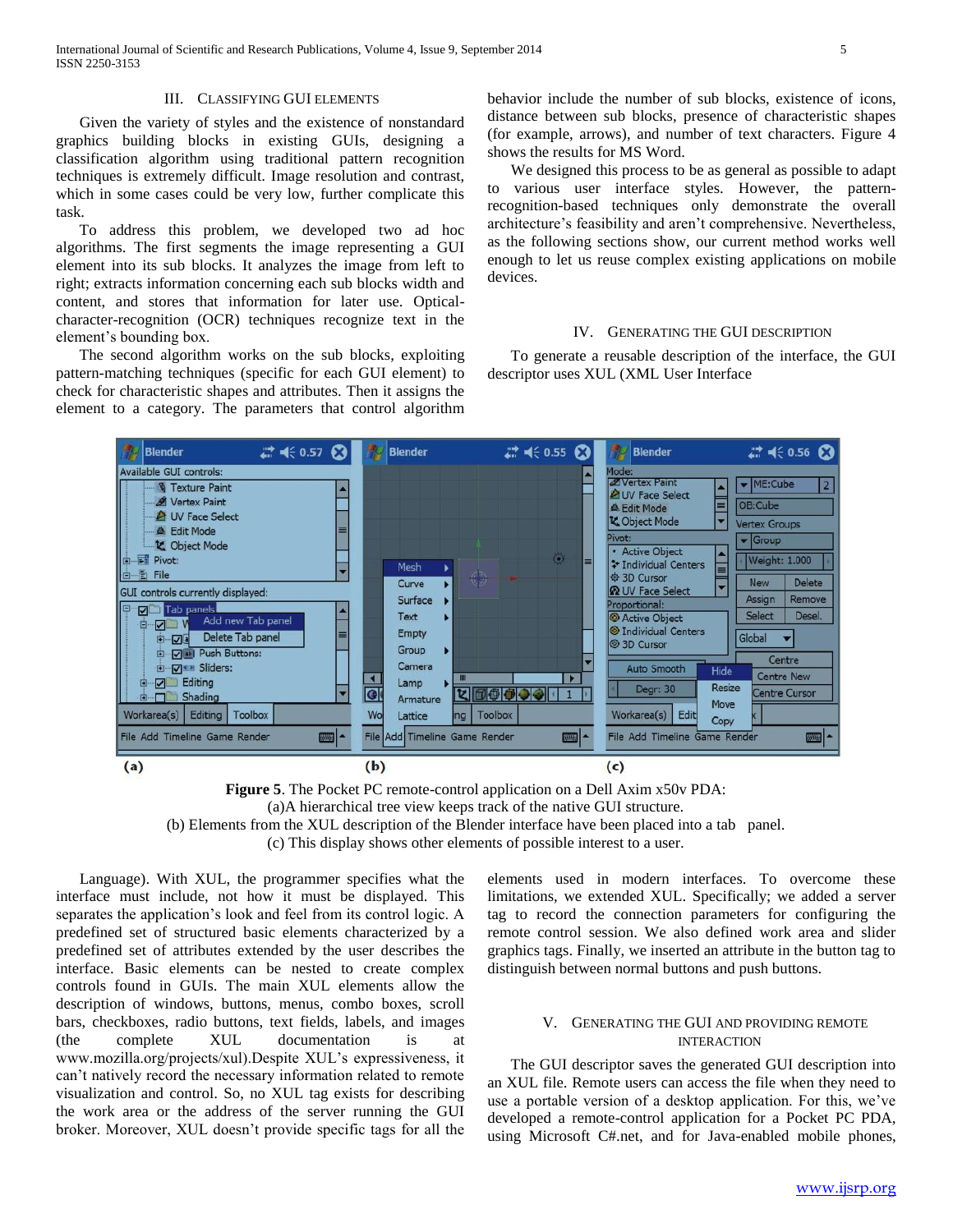using J2ME (Java 2 Platform, Micro Edition). When the user connects to the server, the GUI broker sends the user a list of applications installed on the server. The user selects an application, and the GUI broker transmits the associated XUL description. (The system can be configured to activate the GUI identification, classification, and description tasks if the description isn't available.)

 In the Pocket PC version, the mobile application displays a box containing the elements available for GUI construction, using a hierarchical tree view that keeps track of the native GUI structure (see Figure 5a). To customize the GUI, the user can drag and drop icons between this tree and an underlying tree displaying the elements to be placed in the interface. The user can arrange elements into tab panels, menus, and context menus (which appear when the user presses the stylus over the touch screen for a while). In a tab panel, the user can reorganize elements as needed, even radically changing the interface's original appearance. So, elements originally organized through a menu can be positioned into a list box, and a combo box can display menu elements in the remote application's GUI. This lets the user find a more comfortable organization of GUI elements, allowing optimized application control even on platforms with limited input devices.

 In Figure 5b, some GUI elements extracted from the XUL description of the Blender 3D modeler tool GUI have been placed into a tab panel. The panel's upper part hosts the work area. Below the work area, some Blender buttons have been positioned with a slider. Instead of relying on the native set of graphics controls made available by C#.net for the Pocket PC, we've created new GUI elements that start from basic building blocks such as panels and images. This lets the mobile application recreate the XUL description's content. Figure 5b shows how we've recreated original menus starting from information extracted by the OCR software. Figure 5c shows other GUI elements of possible interest to a user of this mobile application.



**Figure 6. The Java J2ME remote-control application on a Nokia N80mobile phone: (a) With this form, users can customize the MS Word GUI. (b) This window displays a possible customized interface for remote control.**

 Here we can see how, on the basis of user preferences, our framework has translated the original combo boxes into list boxes to let the user display both the original icon and text. Native C#.net controls wouldn't have allowed this. By using a context menu, the user can hide each GUI element, resize it, or move it within the current tab panel or to another one. This lets the user precisely control any aspect related to the interface's final appearance and behavior.

 The Java J2ME version provides comparable functionalities. However, we had to adjust its appearance and control capabilities to account for the limitations of a mobile phone's screen size and input devices.

 Figure 6(a) shows the initial form allowing GUI customization for MS Word over a Nokia N80 phone. Figure 6(b) shows a possible customized interface for remote control. When the user manipulates GUI controls (for example, presses a button, selects a menu item, or activates a check box) or interacts with the work area by moving and tapping the PDA stylus or using the phone keyboard, the device transmits the corresponding events to the GUI broker. On the basis of the knowledge of